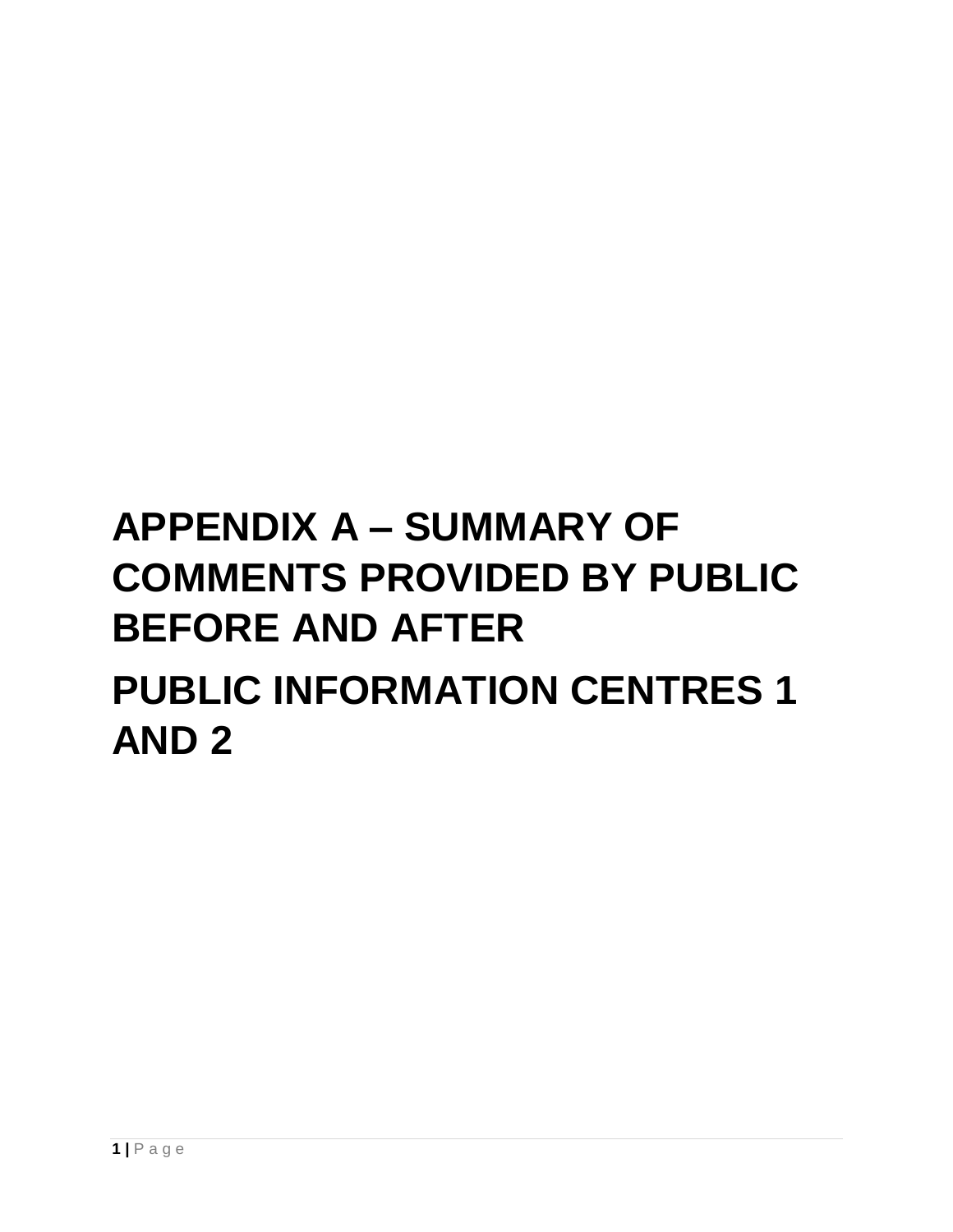## **Culture (Cafes, Events, Malls, and Public Space)**

- + Encourage, assist, and facilitate sidewalk cafes and restaurants to bring vibrancy to downtown
- + Block off Ouellette for 2 blocks during the summer for cafes and events
- + Give businesses sidewalk café permits
- + More pedestrian malls
- + Pedestrian mall on Ouellette Avenue with outdoor patios would draw more people and hopefully draw some small or big retail
- + Keep things like the downtown market
- + More family friendly events
- + More culture through music, art galleries, dance, and street events
- + Fountains that spring water up so kids can play in them are fabulous to get people to linger and cool off
- Concerned about the handling of event parking

## **Cycling**

- + A collective group of cyclists, such as the Windsor Bicycling Committee, consistently present in the downtown will naturally influence and change the built environment
- + Bike exchange on the trail by Riverside Drive where people would pay to rent a bike for use downtown or on the trail
- + Chart of injured / killed cyclists in the downtown area
- + Close down Ouellette from University to Riverside
- + Incentives for increased cycling in the downtown area
- + More dedicated bike lanes to ensure safety for pedestrians, cyclists and motorists
- + Slowing traffic on Wyandotte might encourage more alternative methods of transportation
- + Team up with other agencies for communications to make cycling "less scary"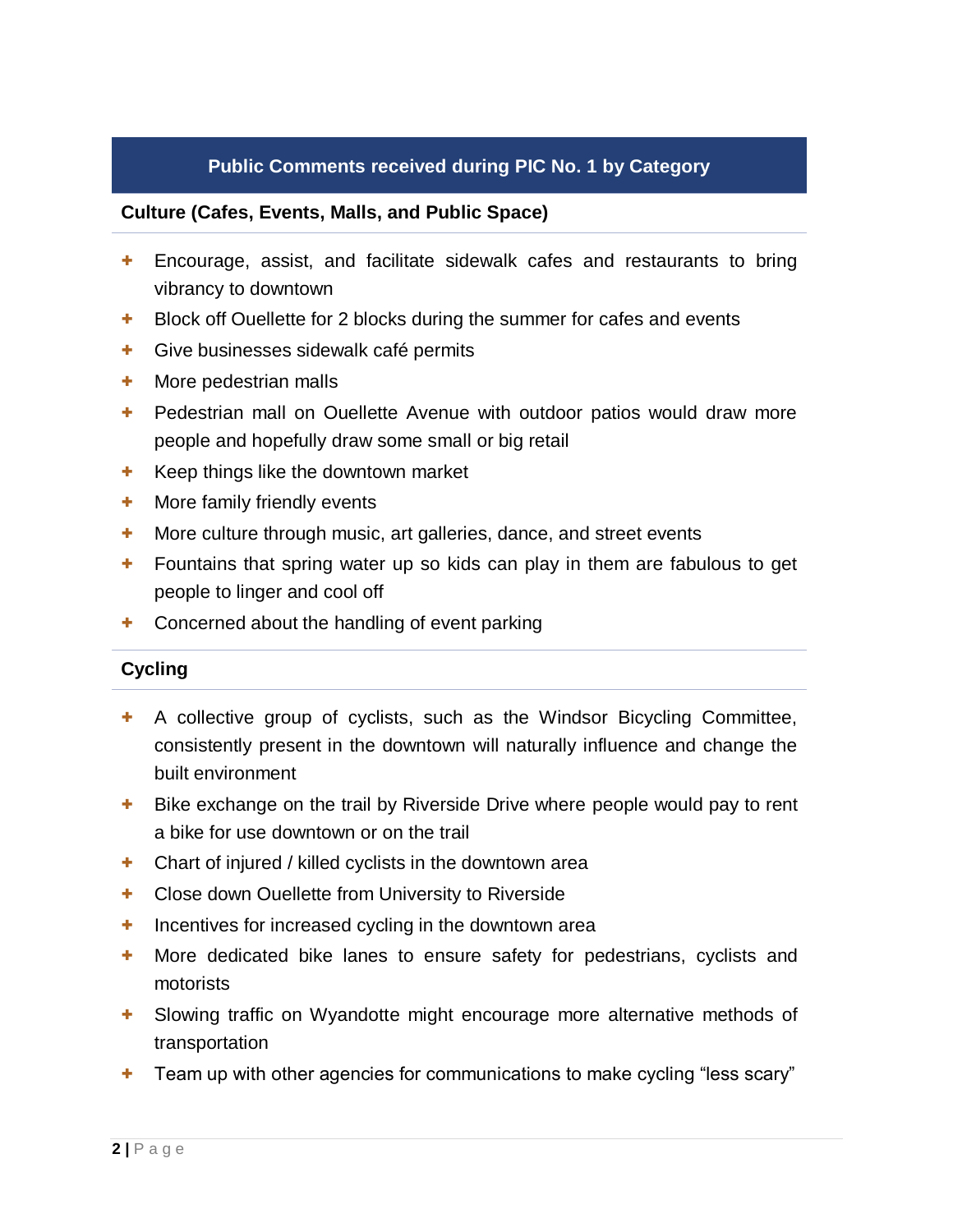## **Downtown Revitalization**

- + Downtown revitalization begins with housing and ends with streetscaping and beautification for cyclists / pedestrians
- + Anything that prioritizes humans and limits the movement of vehicle traffic will be an improvement

## **Lighting**

- + Lighting needs to be improved
- Trim the branches around the light poles and up the wattage

## **Pedestrians**

- + More pedestrian crossings on Riverside Drive
- + People friendly crossing area across Riverside Drive to provide easier access to the Riverfront

## **Speed**

- + Current Riverside Drive acts as high speed barrier
- + Two lanes on Riverside Drive through the downtown area to slow traffic, facilitate pedestrian movement between downtown and Riverfront, make biking and walking more pleasant, and create scenic route
- + Planters down the middle of Riverside Drive near the core
- + Concern about the visibility of traffic signs and the speed of traffic in downtown residential streets
- + More appropriate sign placement and paint on the street to make stops (especially two-way) more visible, especially along school routes (bus and pedestrian)

## **Streetscaping**

+ More streetscaping (benches, trees, patios) that encourage a community feel and a slower, more pedestrian friendly pace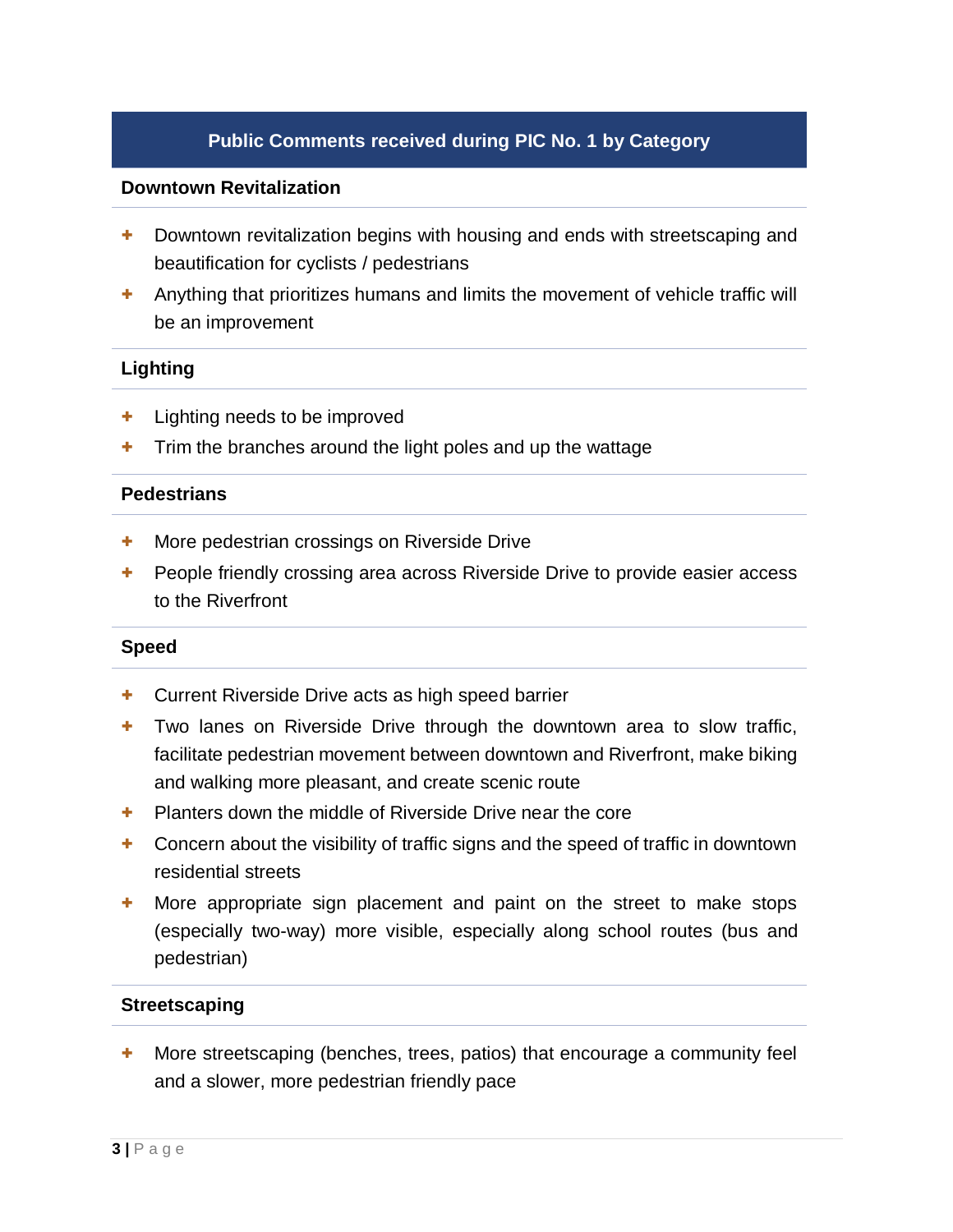## **Transit**

+ Windsor needs and deserves better transit service levels and routes

## **Tunnel**

+ "Designated" and differentiated path in and away from the tunnel opening / entrance by way of LED, SPV, photo luminescent pavers, paint or middle of the road strips that "lead" the traffic to / from the tunnel or any other roadway that needs differentiation

## **Utilities**

+ Visit / re-visit the City's broadband of fibre optic cable communication system – as laying the platform for business growth / recreation – allowing for low cost / free outdoor WIFI connectivity in prime areas, especially on the waterfront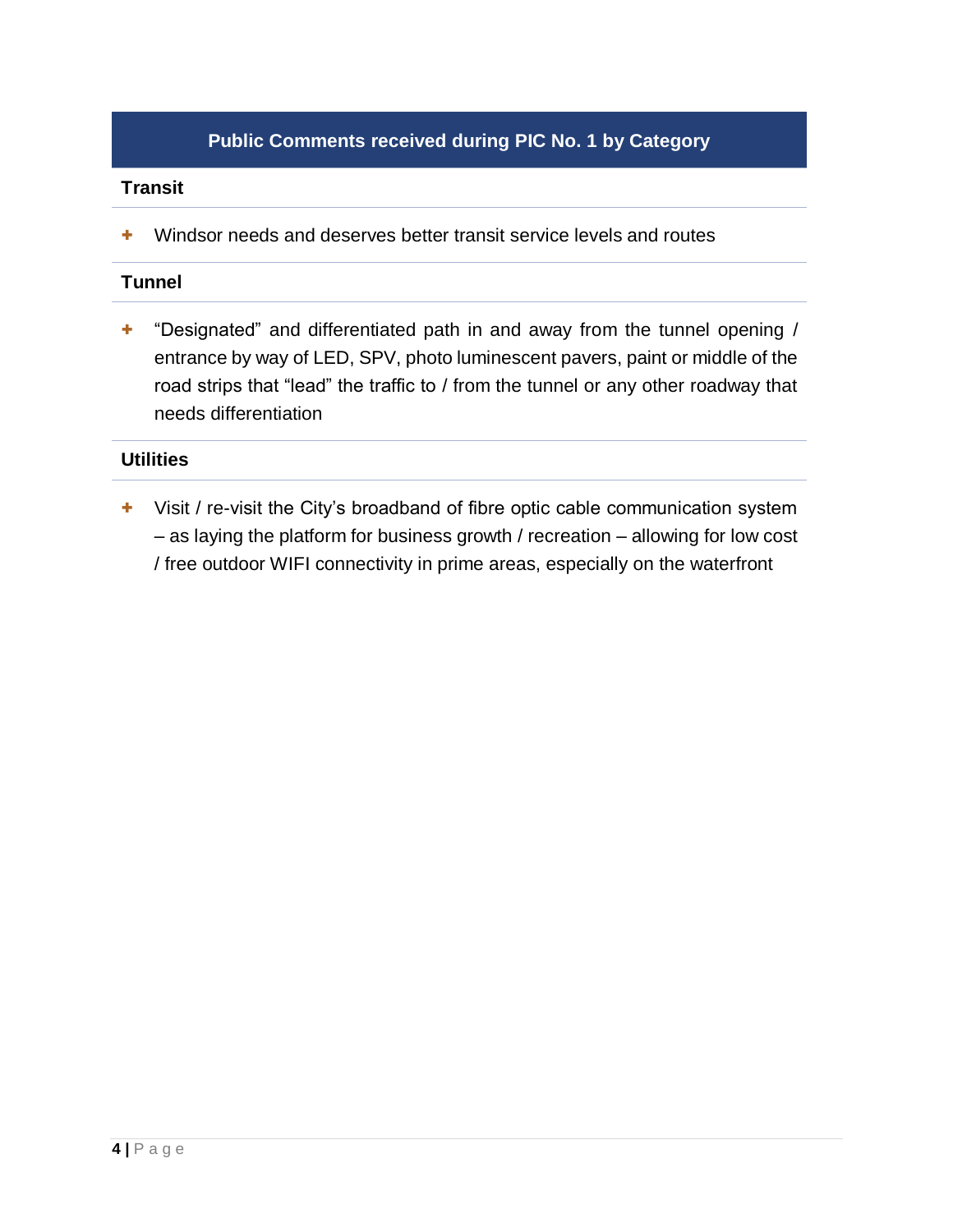## **Traffic**

- + Flow of traffic along Pitt Street including the volume of cars, trucks and buses entering / exiting from the car parks, the city garage and the condo's garage; Situation will be exacerbated with the extension of the sidewalk to accommodate the outside patios of three restaurant / bars
- + Left turn lane from Ouellette travelling south onto Pitt; Cars travelling north on Ouellette use the turn lane because there are trucks and other vehicles parked along the east side of the street; Cars making a left have no way to go and it becomes quite dangerous; Not clear to the drivers travelling north that they are driving in the turn lane
- + Parking is prohibited between 4 and 6 pm on Goyeau street; This was established to accommodate heavy tunnel traffic and this parking prohibition is redundant and should be eliminated
- + Replace the traffic control signal at Goyeau and Park Street with stop signs; This intersection was once busy with tunnel traffic that has now been greatly diminished and the signal is redundant
- + Riverside Drive should be reduced to two lanes through the downtown and traffic speed should be reduced / calmed; Metered parking on one or both side of the street could help finance the change
- + The one way streets going in and out of downtown no longer serve any great purpose and simply encourage cars to speed, making it uncomfortable for pedestrians / cyclists as well as connected residential neighbourhoods, including Dougall Avenue

## **Study Process**

- + Hold an open house for public input
- Not all key user groups were aware and potentially able to attend the PIC to provide key user feedback
- Receive a copy of the report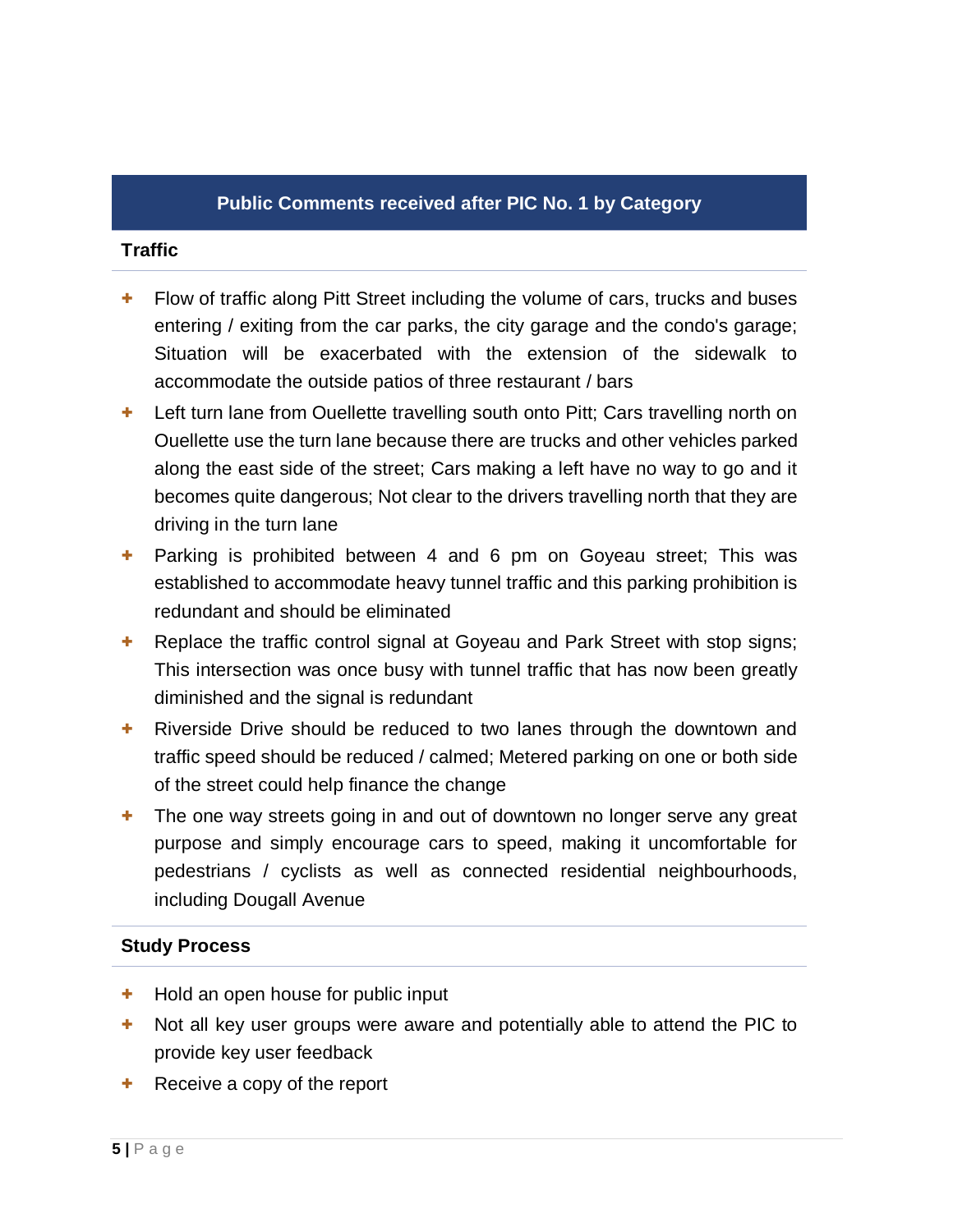## **Pedestrians and Cyclists**

- + Actively pursue a Windsor-Detroit downtown ferry with provision for cyclists; This involves other levels of government, but let's do what we can at the local level
- + Adopt coloured markings like in Toronto and the redesigned Queens Quay: http: / / www.thestar.com / news / gta / 2015 / 06 / 22 [/ the-new-queens-quay](http://www.thestar.com/news/gta/2015/06/22/the-new-queens-quay-a-cyclists-view.html)[a-cyclists-view.html](http://www.thestar.com/news/gta/2015/06/22/the-new-queens-quay-a-cyclists-view.html)
- + All of the residential streets surrounding the downtown should be examined for measures to make cycling / walking into the downtown convenient, safe and enjoyable
- + Bicycle lanes should be established in each direction on Riverside Drive; It would also address the hassle of cyclists, runners and pedestrians having to find alternate routes when the Riverfront Trail is closed for special events at the Festival Plaza
- + Bicycle lanes should be established in each direction on Wyandotte Street; Currently bicycle lanes begin and end at Aylmer Avenue but should continue within the downtown area between Aylmer and Crawford; An alternative would be for sharrows to be painted on the roadway, erecting "Share the Road" signs and painting hot boxes at high traffic intersections for bicyclist safety; A further alternative would be to establish bicycle lanes on Aylmer and Glengarry from Wyandotte to University Avenue East; These lanes should ultimately connect to Riverside Drive
- Bicycle lanes should be established on McDougall between Giles and **University**
- + Bicycle lanes should be established on University Avenue east and west in both directions between Aylmer and Bruce Avenue; An alternative for parts of this route may be sharrows and hot boxes
- + Bike lanes for the new bridge
- + Bike lanes should have a distinct colour, with places where bikes can wait when turning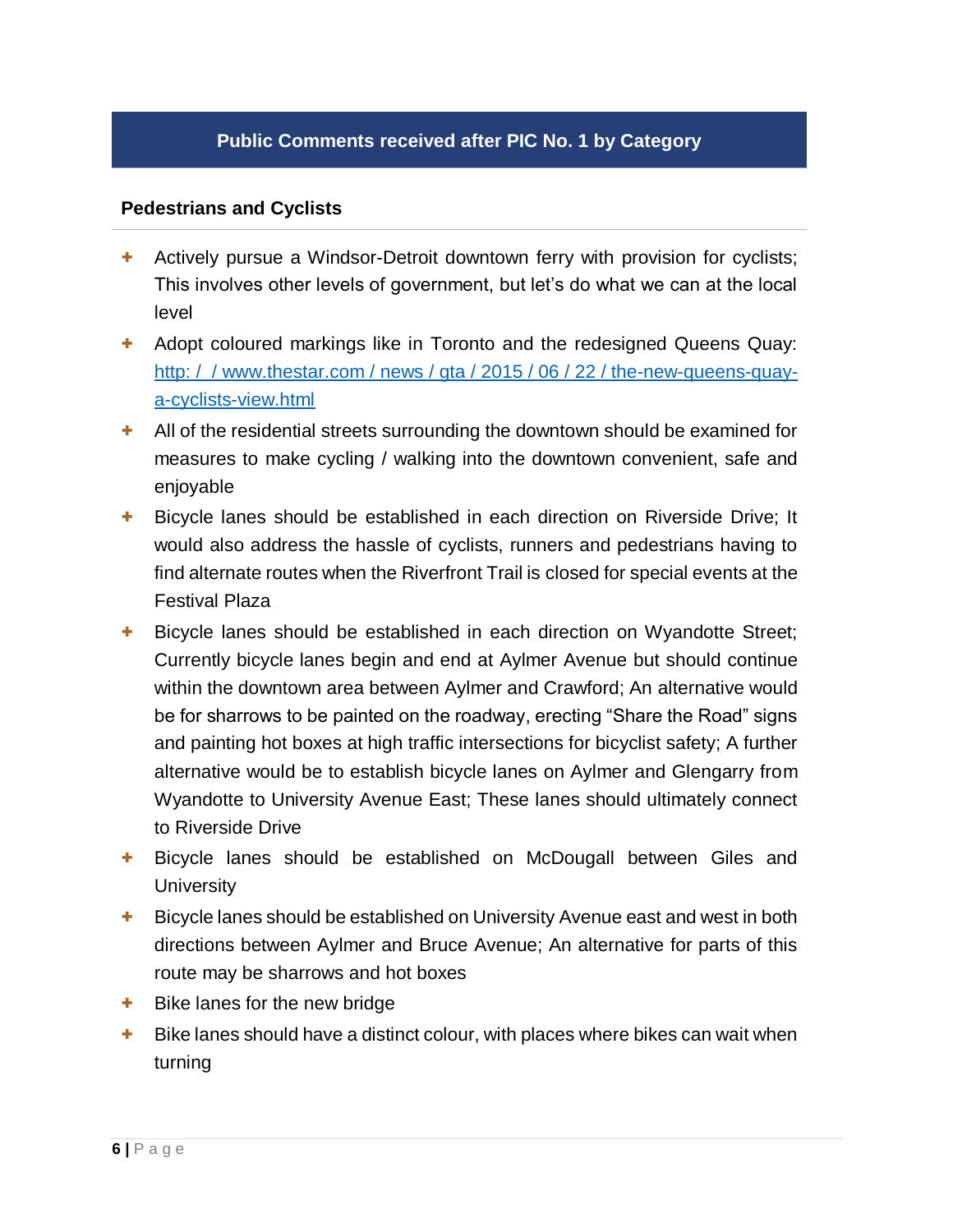- + Connect the pedestrian part of Ouellette with the Riverside Park, by putting Riverside Drive through an underpass under the walking-only Ouellette to Riverside connection; Do not put pedestrians into the basement, put cars through that underpass; Open that area up for entertainment, events, and cafes with river view (not underground)
- + Create ring roads that direct traffic around the core, with parking to turn drivers into walkers; Comfortable parking near the core will allow drivers easy access, and they can walk one block to get to the Ouellette pedestrian center; Make some roads car centered to move the traffic, while others are pedestrian and bike centered
- + Cycling paths and pedestrian walk ways in the downtown area should not only be about from getting from point A to point B; Individuals wish to enjoy the path in which they take – whether it's stopping to enjoy a park, garden, or green spaces in general
- + Direct traffic around the core, with convenient strategically located parking areas to convert drivers into pedestrians
- + Enforcement issues vigorous anti-idling enforcement for noise control and better air quality, as well as additional enforcement for cyclist safety (for example, enforcement of no parking in bicycle lanes)
- + Get inspiration from what other cities have done
- + Give priority to pedestrians and bicyclists over cars and trucks ('bike boxes' at intersections, for example), and provide safe passages for pedestrians and bicyclists
- + Host user focus groups and invite Bike Friendly Windsor Essex
- + Jackson Park should be connected to the downtown and the riverfront parks with some sort of protected active transportation route; Could be on Pelissier Street, Victoria Ave., McDougall Avenue
- + McDougall: install bike lane from Eugenie to the Casino, painted lane cycling facility with identifiable bike markings in the lane (access point for residents from the south)
- More cycling paths and walkability in the downtown area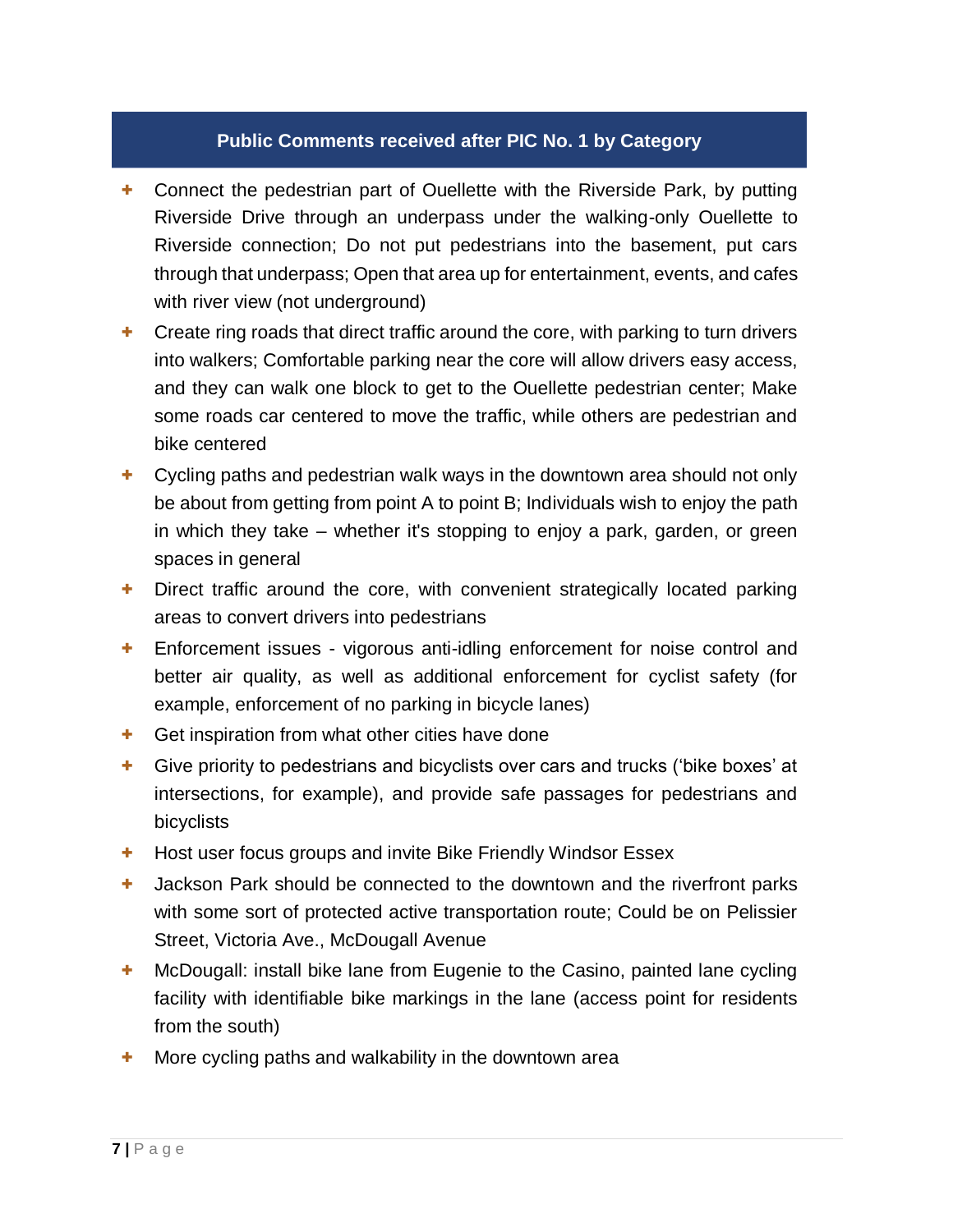- + Operational issues provision should be made for clearing bike lanes of snow and maintaining the quality of lanes in terms of smoothing and line painting, etc.
- + Particular attention to having bike routes to / from schools in order to create safe routes to school and make an important public health contribution
- + Pedestrians shop and enjoy entertainment cars and trucks do not shop but disturb
- + Pelissier & Victoria: create 1 way streets / install a 2 way cycle track / lane with 1 lane traffic or 1 lane traffic and designated painted bike lane; Could start at Giles or Tecumseh
- + Protected bike lanes at intersections
- + Provide physical separation of bike lanes away from the roads
- + Provide safe passages for pedestrians and bicyclists
- + Put Riverside Drive through an underpass under the walking-only Ouellette to Riverside connection
- + Put some canopies on the pedestrian part of Ouellette for some limited rain and snow protection
- + Recognition of the role of cycling in multi-modal transportation is important; In particular, the strategy should enhance cycle-transit links; Bike lanes to / from the bus depot would be useful
- + Re-route car traffic away from areas where we want pedestrians and bicyclists to congregate; Reduce traffic flow at north end of Ouellette, while still maintain a positive flow of traffic; Don't eliminate the car traffic from the core, enhance it; Reduced speeds will maintain traffic and not discourage drivers from interacting with the downtown core
- + Re-route car traffic away from areas where you want pedestrians and bicyclists (e.g. the northern downtown area of Ouellette)
- + Review of parking for cycling safety
- + Secure and innovative / creative / attractive bike parking design should be considered; Provision of temporary bike parking for special events should also be improved; The construction of a new city hall will be an opportunity to get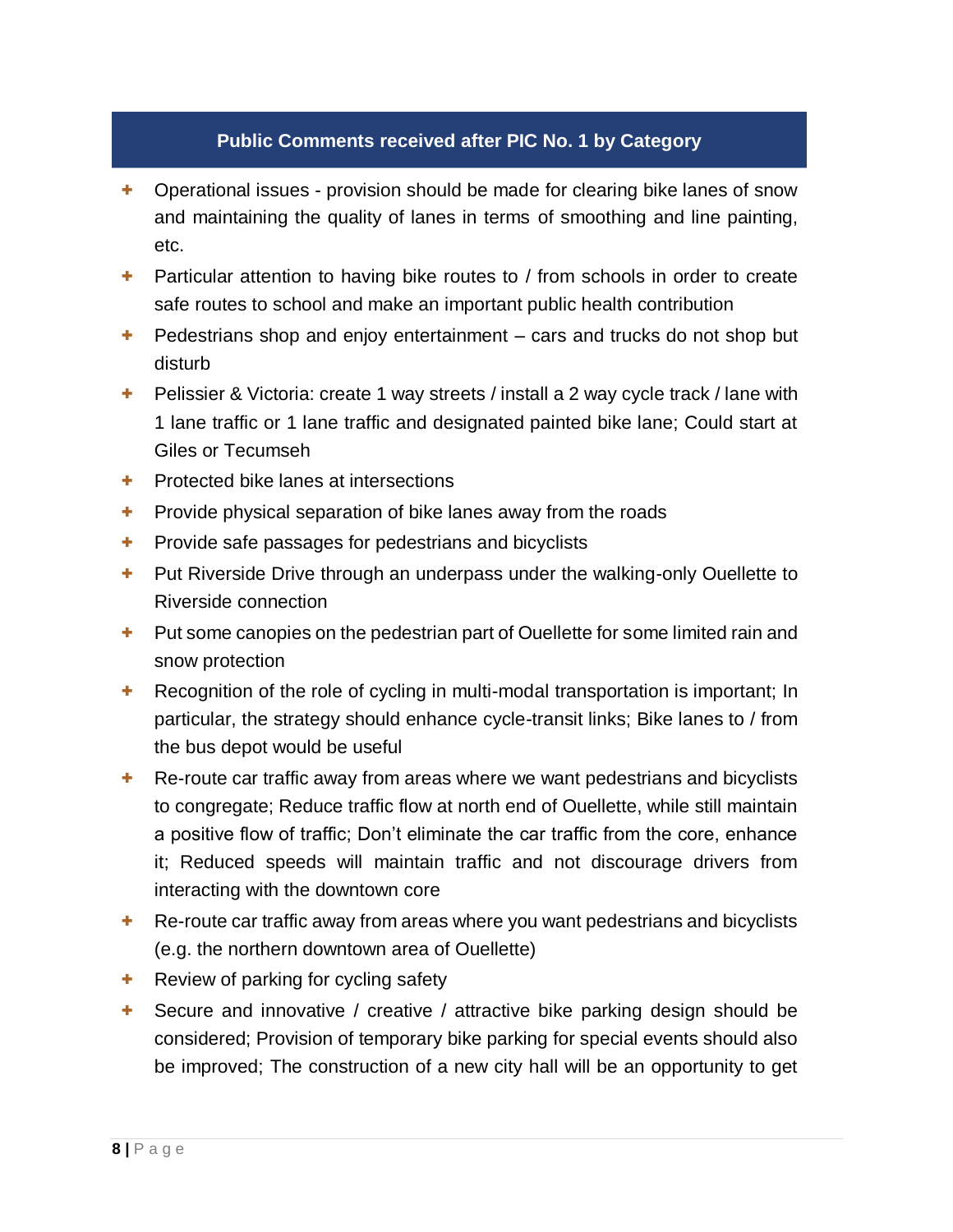bike parking right and may provide a central, covered bike parking facility to convert drivers to pedestrians

- + Shuttle boat between Windsor and Detroit, departing and arriving near downtown, with the option to take a bicycle along
- + The signal lights at University East and Aylmer are redundant and should be replaced with stop signs for east / west traffic; Having redundant traffic signals discourages cycling and encourages those who do cycle to ignore them; Similar suggestion for the traffic control signal at University and Glengarry but it may be that casino traffic justifies them at that location
- + The strategy should provide for physical separation of bike lanes away from the roads wherever feasible; Separating pedestrians and bicycles from vehicular traffic is vital
- + The transportation strategy should map onto a wider planning strategy for downtown; Notably, more green corridors and parkettes would attract more cyclists and pedestrians
- + There is an application for an extension of a sidewalk on the south side of Pitt Street East, which residents have petitioned against based on the loss of parking spaces, safety of pedestrians and vehicular traffic and noise
- + University Ave: redesign the current bike lane and extend from University of Windsor to downtown core; Identifiable paint markings on the streets; Similar strategy for Wyandotte Street could be adopted
- + Use back alleys for new bike paths where feasible
- + Use of paint to create clear identification of space for drivers and cyclists; For example: here are two links on products http: [/ / hubss.com](http://hubss.com/wp-content/uploads/2014/10/Brochure_Enhanced-Colorized-Lanes_Trio.pdf) / wp-content / uploads / 2014 / 10 / Brochure Enhanced-Colorized-Lanes Trio.pdf and [http:](http://hubss.com/solutions/green-preferential-bike-lane-treatments/) / / hubss.com / solutions [/ green-preferential-bike-lane-treatments](http://hubss.com/solutions/green-preferential-bike-lane-treatments/) /
- + Whatever is done with bicycle infrastructure, additional connectivity and flow will be important; By connectivity we mean connectivity to other bicycle infrastructure leading to and from the downtown core; Connectivity to the University by bike will be particularly important given the new downtown campus, but connectivity to the waterfront trail and other cycling infrastructure will also be important.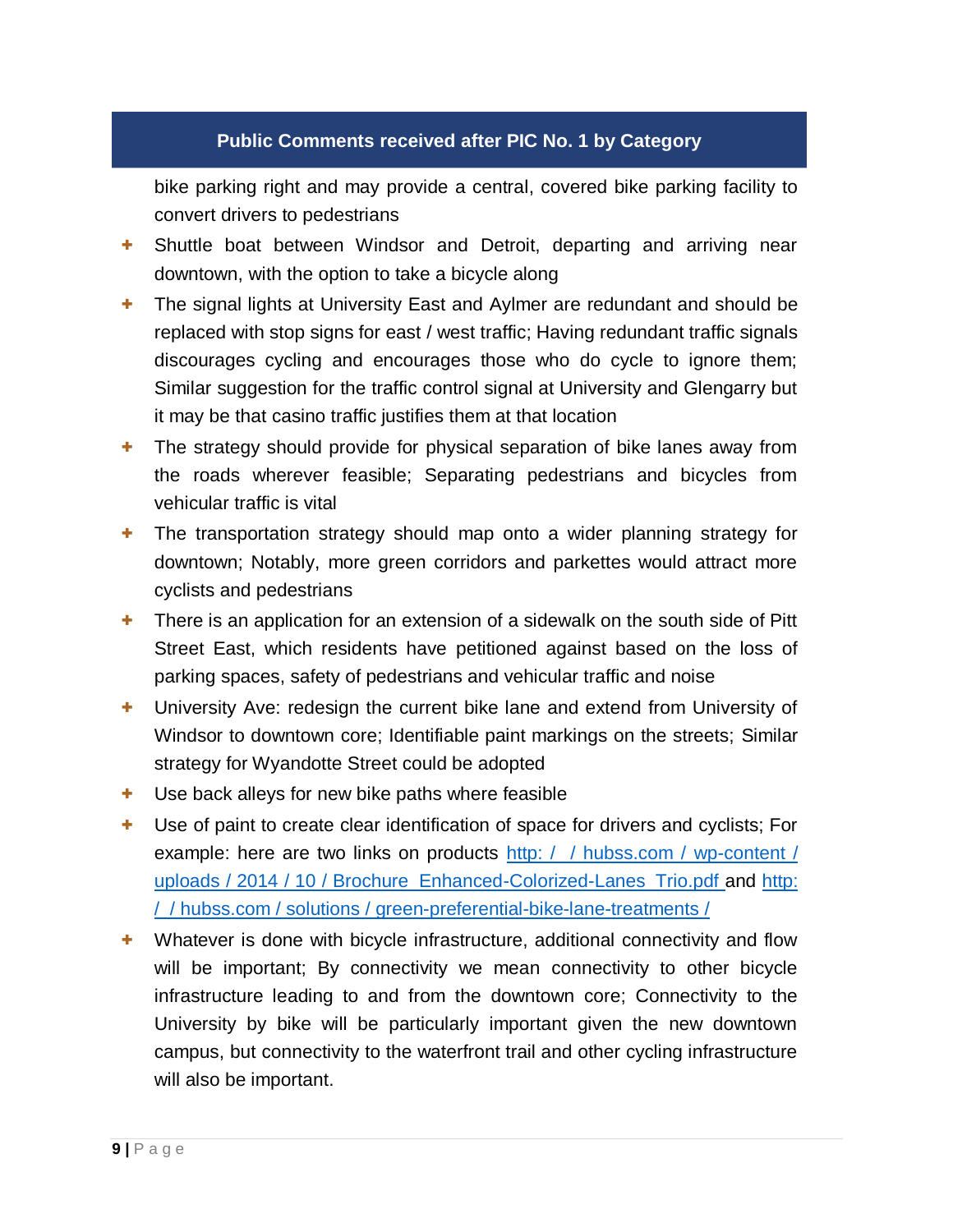+ With the university's downtown campus slated for completion within two years' time, the need for more environmentally friendly options for travel and a revitalization of the downtown area has never been greater; With mounting tuition costs and costs of living, many students rely primarily on their bicycle for travel; Students should be able to travel between the campuses and to downtown without having to worry about the appropriate infrastructure being in place

## **Transit and Taxis**

- + Bad bus lanes
- + Electrify all public busses and city taxis; Use only electrified public busses in the downtown core to improve air quality for active transportation users (and consider doing the same for taxis); Rigorous anti-idling enforcement for noise control and better air quality – no bus idling at the bus center
- + Raised curb for easier bus loading; Curb extensions are easier and faster for buses; A distinct colour is needed, not grey
- + The bus stops at Wyandotte and Ouellette are one of the most important transit hubs in the city, but the area is unsightly and typically not clean

## **Other**

- + Electric vehicle charging infrastructure in parking areas
- Some greenery is good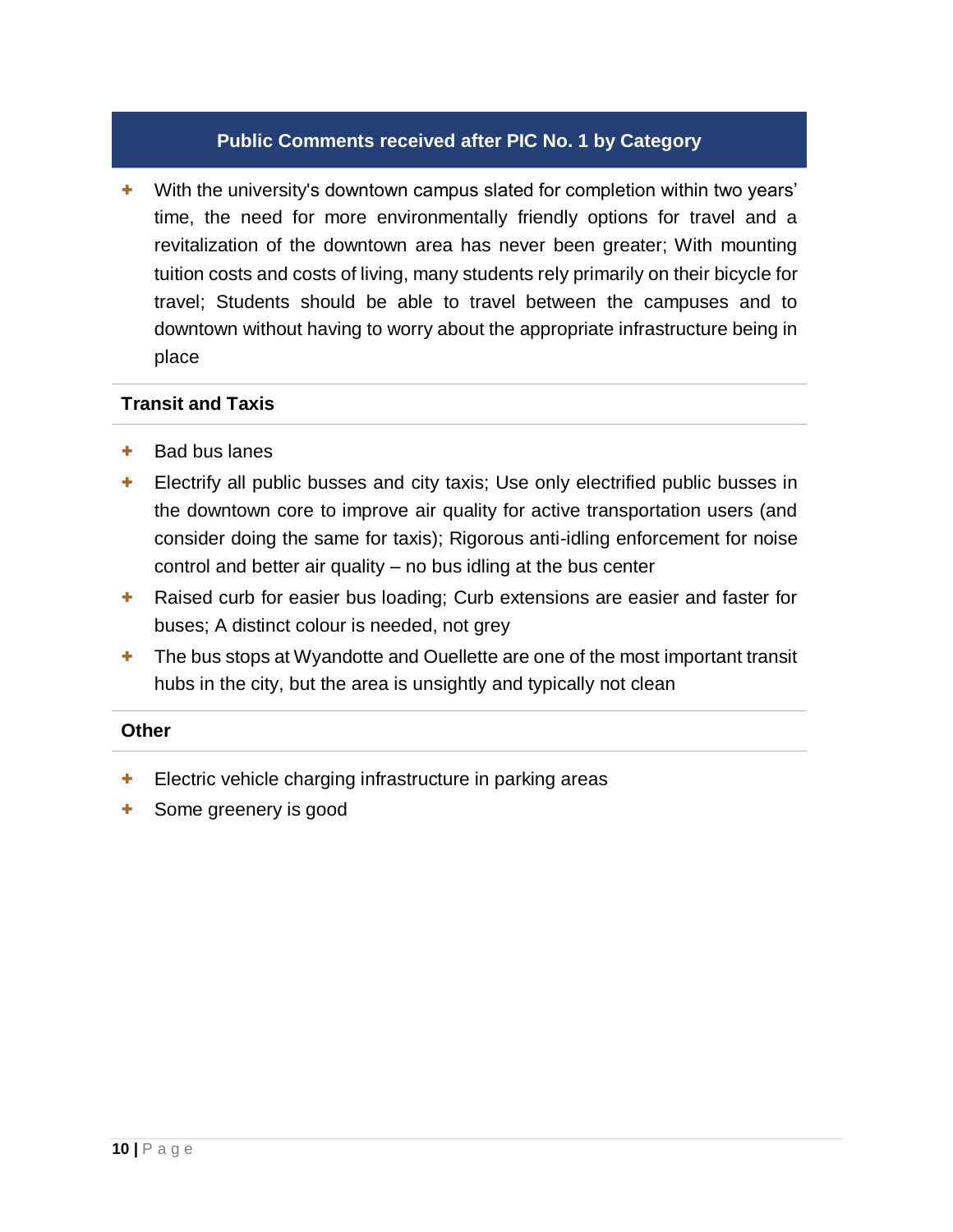# **Public Comments received during PIC No. 2 by Category**

## **Culture (Cafes, Events, Malls, and Public Space)**

+ Better use of Riverfront Festival plaza area

## **Cycling**

- + A bike lane would be great
- + More dedicated bike lanes, as roadways are not bike friendly
- + Scattered hubs for bicycles with locks, scattered throughout downtown
- + More students are coming downtown and there is a definite need for bike lanes
- + Include well-lit 'bicycle parking lots

## **Downtown Revitalization**

- + Review signage on one-way streets as people turn the wrong way onto these streets
- + Involve people / residents in the design
- + Supports the idea of the extended boulevard on Victoria Avenue north of University Avenue
- + Victoria Avenue south of University Avenue does not need to be as wide as it is
- + Implement the strategy in stages spanning a couple of years
- + Reduce Riverside Drive from 4 lanes to 2 lanes
- + Remove one-way streets in the downtown area
- + Provide free parking on weekends, downtown and riverfront
- + Repair damaged road surfaces

## **Pedestrians**

- + Address gaps for pedestrians and cyclists, i.e. crossing at Ouellette past Tecumseh Road
- + Any future walking plans should take safety and lighting into consideration
- + Widen sidewalks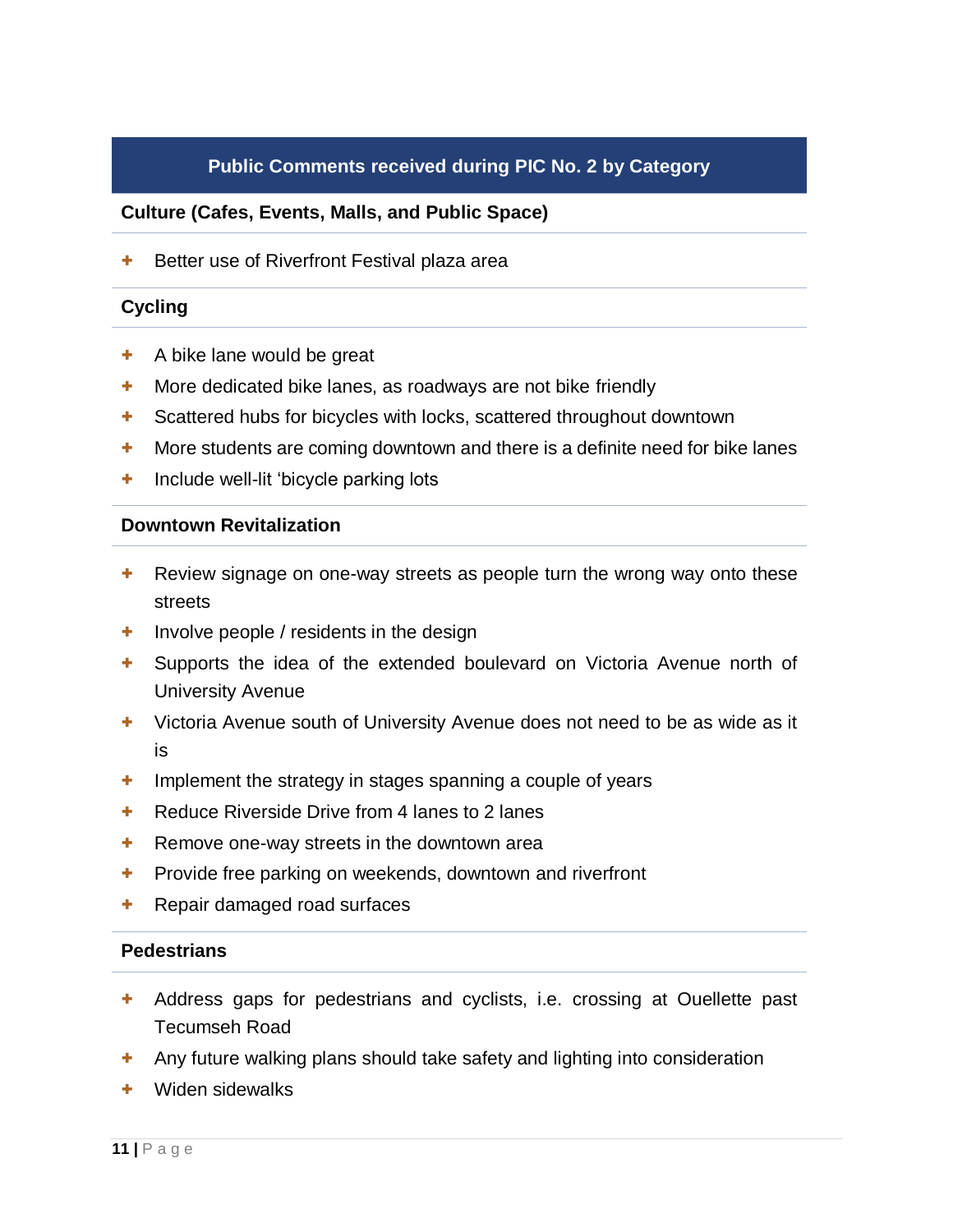# **Public Comments received during PIC No. 2 by Category**

## **Streetscaping**

- + The added green space included in the streetscape would be ideal
- A little is better than an overload of trees / bushes and space to sit down

## **Traffic**

- + One-way streets (i.e. Bruce Avenue) are hazardous due to speed
- + Goal should be to reduce vehicular traffic in the downtown core
- + Reduce parking costs in lots

## **Transit**

- + Use the Janette Avenue rail system for commuting in and out of downtown to "connect" downtown transit users
- + Connect VIA / Drouillard rail line to further connect to the downtown centre. Solutions should reach beyond the city core
- + Equip buses with a tracker and bus stops with electronic updates, perhaps develop an app that would allow residents to confirm bus arrival times
- + Mark maps and routes clearly at bus stops
- + Dedicated transit lanes on University Avenue
- + Provide more buses and routes

## **Other**

- + Thank you for your hard work, I look forward to seeing Windsor become a great walkable, bike rideable City
- + Do not waste money on face projects, such as big flag and underground pass way
- + Remove cement blocks, and fine property owners for being irresponsible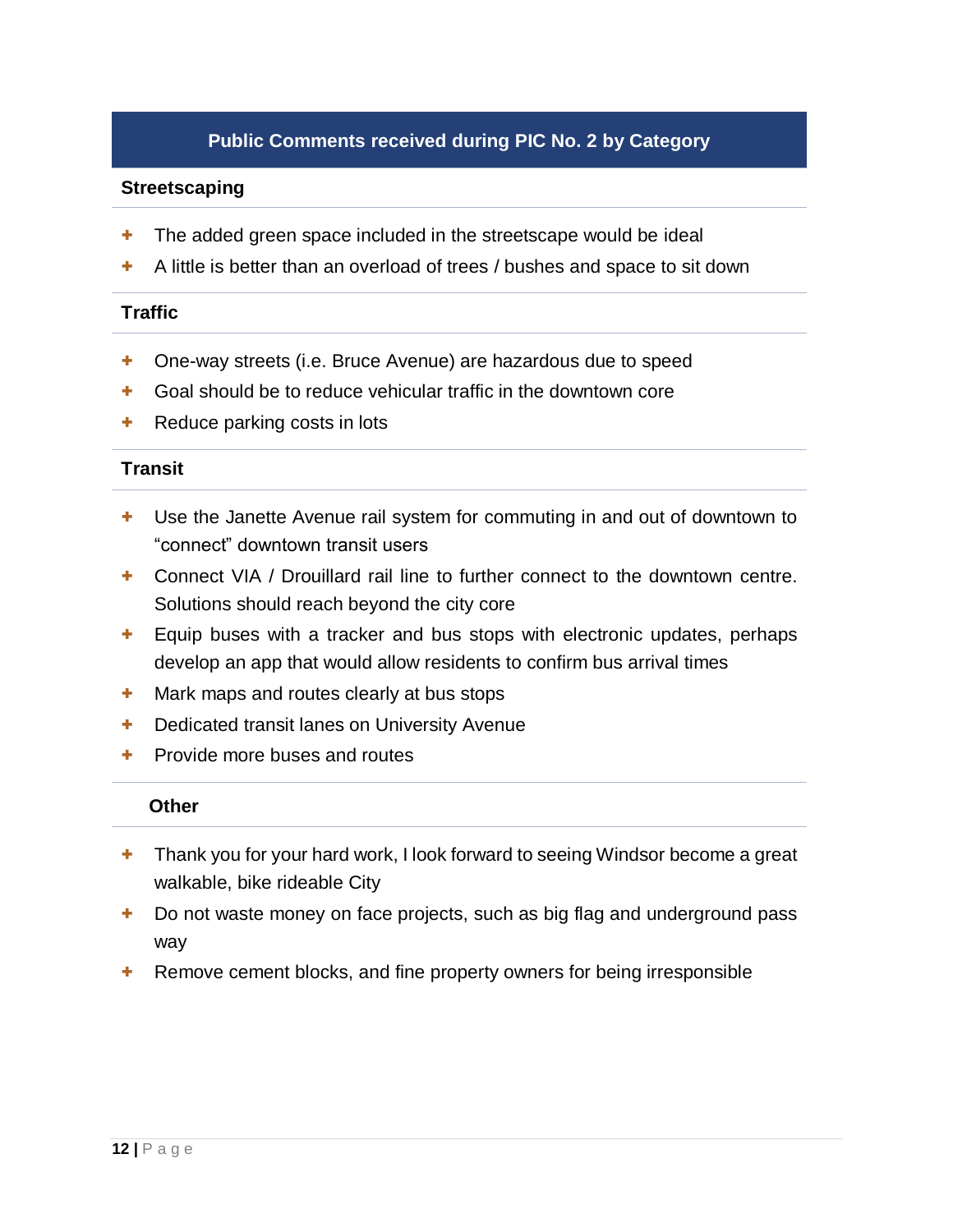## **Pedestrians and Cyclists**

- + Repave bike path on Riverfront from pump station to the Bridge
- + Open up Riverside Drive to cyclists / e-bikes
- + Plans for ample and secure bike parking should be more explicit
- $\pm$  Ouellette needs a bike facility or a shared transit / bike facility; this should be a complete street
- + Bike lanes should be physically separated from vehicles; where not possible, clear, durable street markings (i.e. solid painted lanes) should be considered
- + Recommendations should have a plan for bike parking / pedestrian rest areas to be included with infrastructure enhancement plans and launched with infrastructure changes to encourage users
- + Provide dedicated bike lanes

## **Streetscaping**

+ Prominent features (benches, tables, trees) contribute to the university / college atmosphere

## **Traffic**

- + Remove all the one-way street except Pitt Street, due to the entrance / exit for 75 Riverside Drive residents
- + Make Riverside Drive 2-way
- + Provided dedicated transit lane on University Avenue

## **Other**

- + Downtown marina with docks and possibly a gas refuel station
- + Provide downtown marina where boats can stop briefly or stay for the summer
- + No big flag; it is costly and will block residents' view of the river